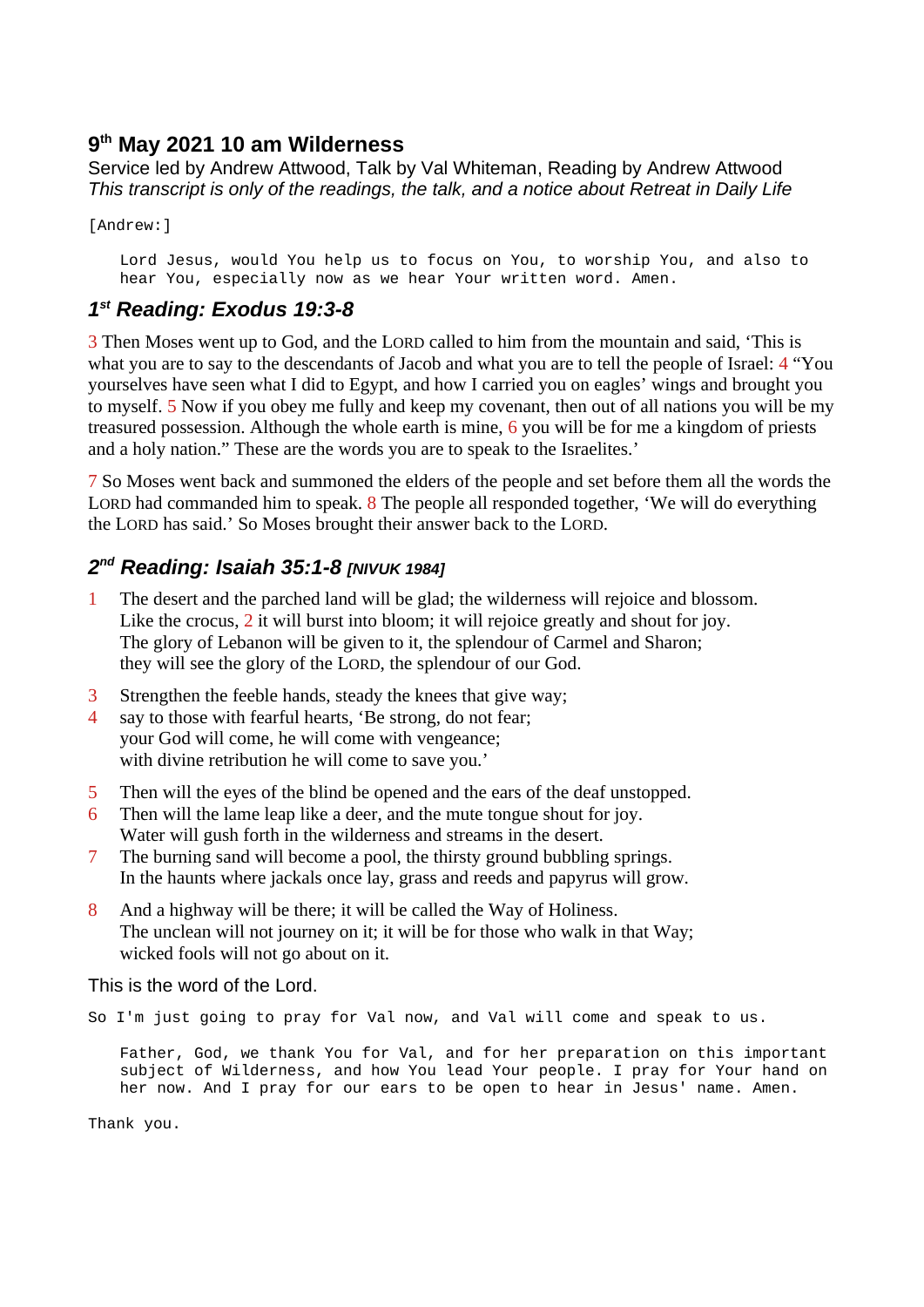### *Talk*

[Val Whiteman:]

Amen.

Thank you, Andrew. So I'm speaking on Wilderness, which doesn't sound terribly promising.



As Andrew said, it's the first of three talks. And so this one is kind of looking in both directions: backwards over where we've been, and forwards to where we're going. Wilderness in the Bible, as you've heard from the two readings, is remarkably rich in meaning. We have the wanderings of the children of Israel in Exodus, and I'd really like to concentrate on that experience. If you haven't read it recently, then I'd recommend you have a look back at it afterwards. I'm going to be mentioning briefly the new Israel, Jesus, whose Wilderness experience in the temptations is remarkably different.

But I want to start off by saying that much of our spiritual language is in metaphor. That is, one idea stands in for another one. So Wilderness can have several meanings according to your individual understanding of the word. And also metaphors tend to be a bit imprecise. You can only push them so far. So please be careful.

Also, our experiences of pandemic are incredibly different. We come out of lockdown, for a while at least, with very different feelings. Some people I know were working harder than they've ever worked before; others are lonely and struggling with mental health problems; still others devastated by the loss of people they loved or jobs they did, and they're in deep mourning. So we come to think about Wilderness from very different starting points. So can we remember that, and listen to and pray for each other as we go on.

So, back to Exodus. You remember that the Israelites set out from Egypt after the last of the plagues, the death of the firstborn, which began the feast of Passover for the Israelites. And just quickly a bit of background: Joseph had been sold into slavery and then risen to become Pharaoh's right-hand man. But after 430 years of the Israelites living in Egypt, the reigning Pharaoh had forgotten all about Joseph, and so the children of Israel, now prosperous and seen as a threat, were enslaved by the Egyptians. Moses was charged by the Lord to lead them, and he took them, after the plagues, out of Egypt. So the first books of the Bible, Exodus, Numbers, Deuteronomy and Leviticus, are part of their wanderings for 40 years in the Wilderness.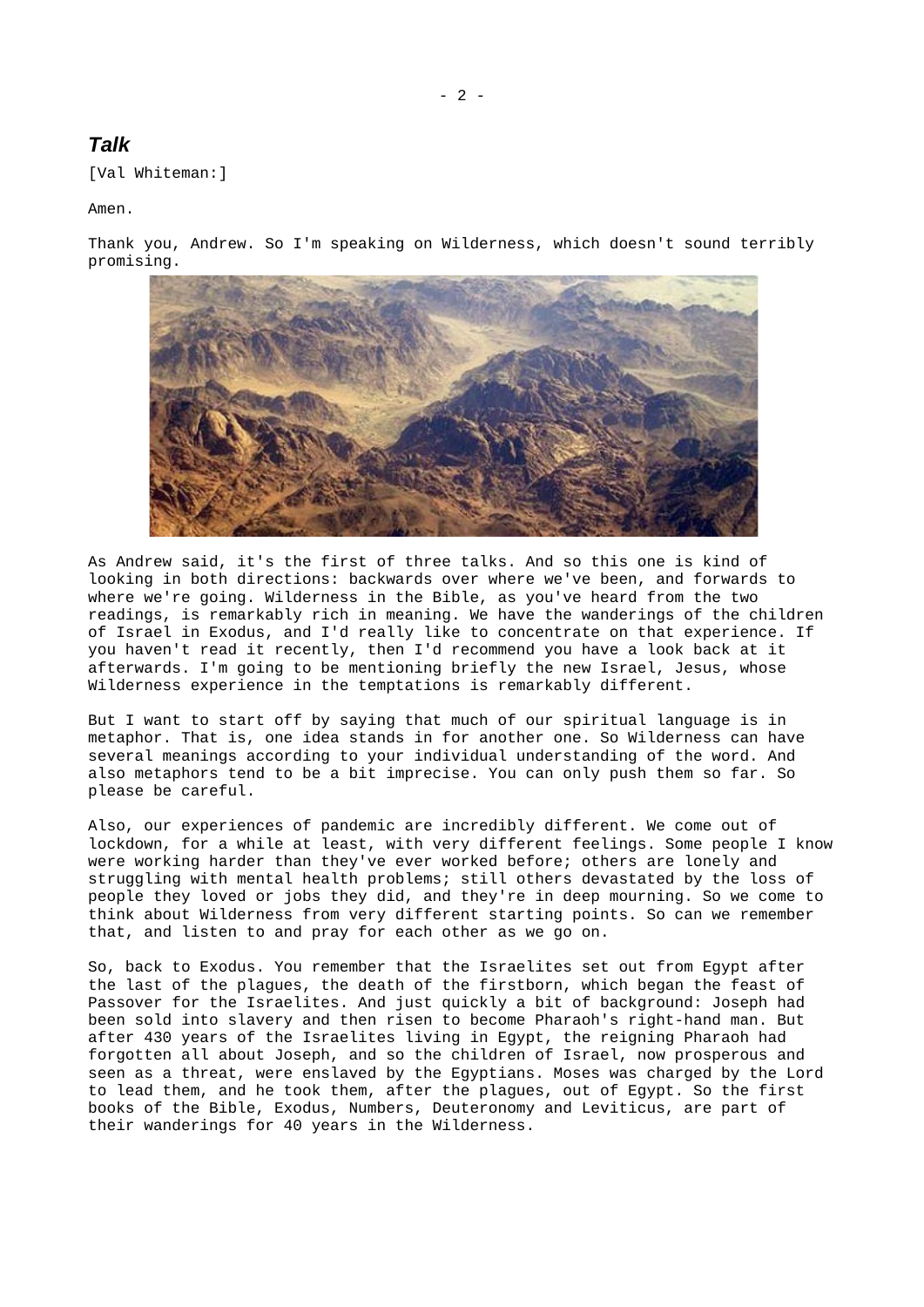#### *First kind of Wilderness: self-inflicted*

So here's a map of their wanderings, just so you can see whereabouts they were. You will see that they didn't exactly take a direct route from Egypt to the promised land. You will also remember they weren't supposed to spend 40 years wandering around in the Wilderness. But after that first reading that Andrew gave us from Exodus, the children of Israel forgot what God had asked. And they went astray, they made a golden calf to worship instead of God. I just love Aaron's explanation as to why he cooperated in idolatry, "I took gold and threw it into the fire and out came a golden calf." A bit like "A dog ate my homework." So grumbling, kicking and screaming, God fashioned the



nation who worshipped Him, sort of, from a bunch of slaves. I say I ought to have rewritten that sentence: it's not God that was kicking, grumbling and screaming, it was the children of Israel.

So our first reading from Exodus 19 comes from the beginning of the Wilderness experience for the Israelites. You'll remember that God promised that they would be His special people, and He would care for them. The people agreed to keep the covenant with God, but sadly, they forgot very speedily.

Just in case you think we are very different, both the writer of Hebrews and Paul in Corinthians warn about how Christians too can forget God and, like the children of Israel, need reminding. So the first concept of Wilderness I want to consider is the one we get into all by ourselves. Do you remember Jesus's parable of the sower, where the seed falls on all sorts of ground? If you feel that things are not as good as they were, between you and God, then you might like to spend a short time thinking about whether you've got yourself into bad habits that might mean thorns and thistles are growing up around you or in you. If you say sorry, and turn away from the things that are unhelpful, then God is faithful and just and will continue loving you and developing your faith. That's what you might call a self-inflicted wilderness. And I think most of us go there from time to time, particularly because the busyness of everyday life just grows up around you.

Ask yourself also, do you actually believe that God loves you and wants the best for you? I spend quite a lot of my Christian life forgetting that this might be so: I think I know so much better what suits me than God does. Like the children of Israel grumbling away, because they haven't got the bread of Egypt. So we all need a reality check from time to time. It's easy to say that the children of Israel were incredibly stupid not to trust God. Only, sadly, that's a little like the pot calling the kettle black, given that when we are facing difficulties, it's easy to forget God altogether, and even to forget what He's already done for us. Some of us are very slow learners.

So a self-inflicted wilderness needs attention. Mercifully, God teaches us slowly and patiently that He does love us, that He can be trusted, that He is dependable: wildernesses remind us of that. You remember that God gave the children of Israel manna in the desert, and He also gave them meat.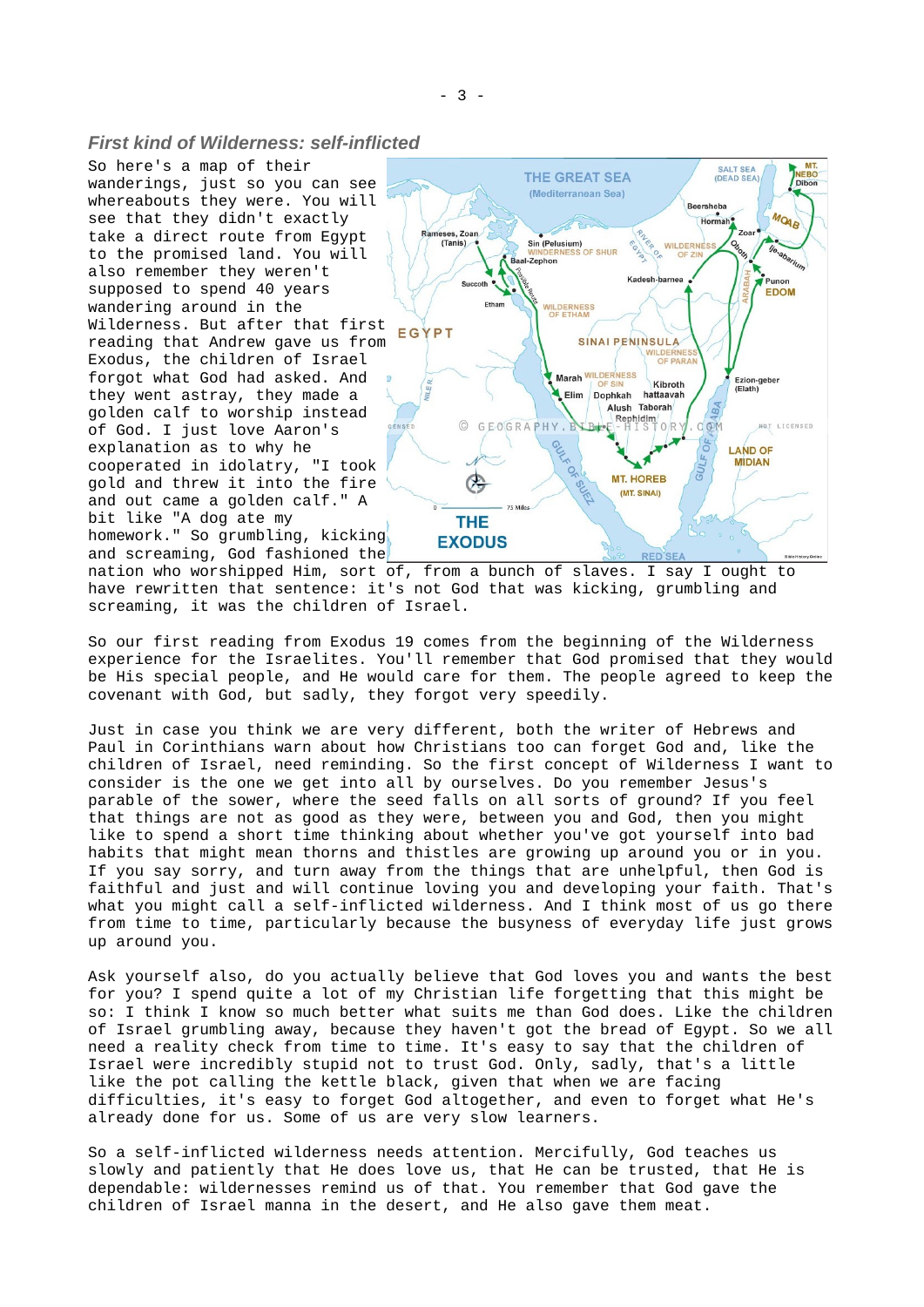#### *Second kind of wilderness: caused by life events*

Other wildernesses can happen because of life events, and they might be slightly harder to face. They happen to everyone. But if we think that God is good and loving and actually cares for us, then we can face these challenges with Him. I remember my daughter saying when something really, really bad happened to her not long ago, "I'd rather go through this with Jesus than without Him," when she was challenged about her belief.

So imagine that you are going into a wilderness: it could be a desert, it could be a jungle, it could even be a wild place in this country. I don't know whether anyone else has read *The Salt Path[1](#page-3-0)*. It's written by a lady called Raynor Winn, someone who really doesn't like Christianity, but it's about a couple who face incredible difficulties: no home, a terminal illness. So as you do, they decide to walk the coast path in the West Country. And part of the story at the beginning is what they can't take with them. They can only take what they can carry on their backs. So at the beginning of the book, the writer describes the hard choices they had to make. And I'd suggest that it should be like that for us. Sometimes we get too much stuff, material things, ideas, habits or hobbies. And God says to you, "You'll struggle carrying that lot through the wilderness." And so we go back to God to ask Him what we really need.

Again, a reality check: have we picked up things that we don't really need? What might God be saying about coming out of lockdown into a simplified world, or a world where our priorities have become really different? Again, we need to consider whether we're carrying baggage or focusing on God. For the children of Israel, God actually provided water when they needed it. He provided manna: you remember, that's the strange stuff that came out of the sky, and they called it 'what is it?' (manna) because they weren't sure. And they used to collect it and use it as bread just as they needed it. He also provided provided quails for them to eat. And although they grumbled about the lack of security because they were never sure where the next meal was coming from - they only got what they needed when they needed it – He was utterly faithful to them.

Even in the New Testament, the writer of the Hebrews reminds us that we too can fall into the mistakes that the children of Israel make. He quotes that familiar psalm (for those of us who are old enough to remember). We used to sing it every Sunday morning: the Venite. So this is it in a modern translation <sup>[2](#page-3-1)</sup>

12 See to it, brothers and sisters, that none of you has a sinful, unbelieving heart that turns away from the living God. 13 But encourage one another daily, as long as it is called 'Today', so that none of you may be hardened by sin's deceitfulness. 14 We have come to share in Christ, if indeed we hold our original conviction firmly to the very end. 15 As has just been said:

'Today, if you hear his voice, do not harden your hearts as you did in the rebellion.'

#### *Third kind of Wilderness: transformational*

Being in the Wilderness is not always pleasant or easy. But I want to move on to another side that the wilderness experience can bring to us which the prophets speak of. And that is that God's controlling love can bring joy and prosperity even in the bleakest of places. In our second reading, Isaiah speaks about the coming King, who will transform all of our barren places. I love this reading.<sup>[3](#page-3-2)</sup>

Water will gush forth in the wilderness and streams in the desert.

<span id="page-3-0"></span><sup>1</sup> ISBN: paperback: 978-0143134114, hardback: 978-0241349649

<span id="page-3-1"></span><sup>2</sup> Hebrews 3:12-15 [NIVUK]

<span id="page-3-2"></span><sup>3</sup> Isaiah 35:6b-8 [NIVUK 2011]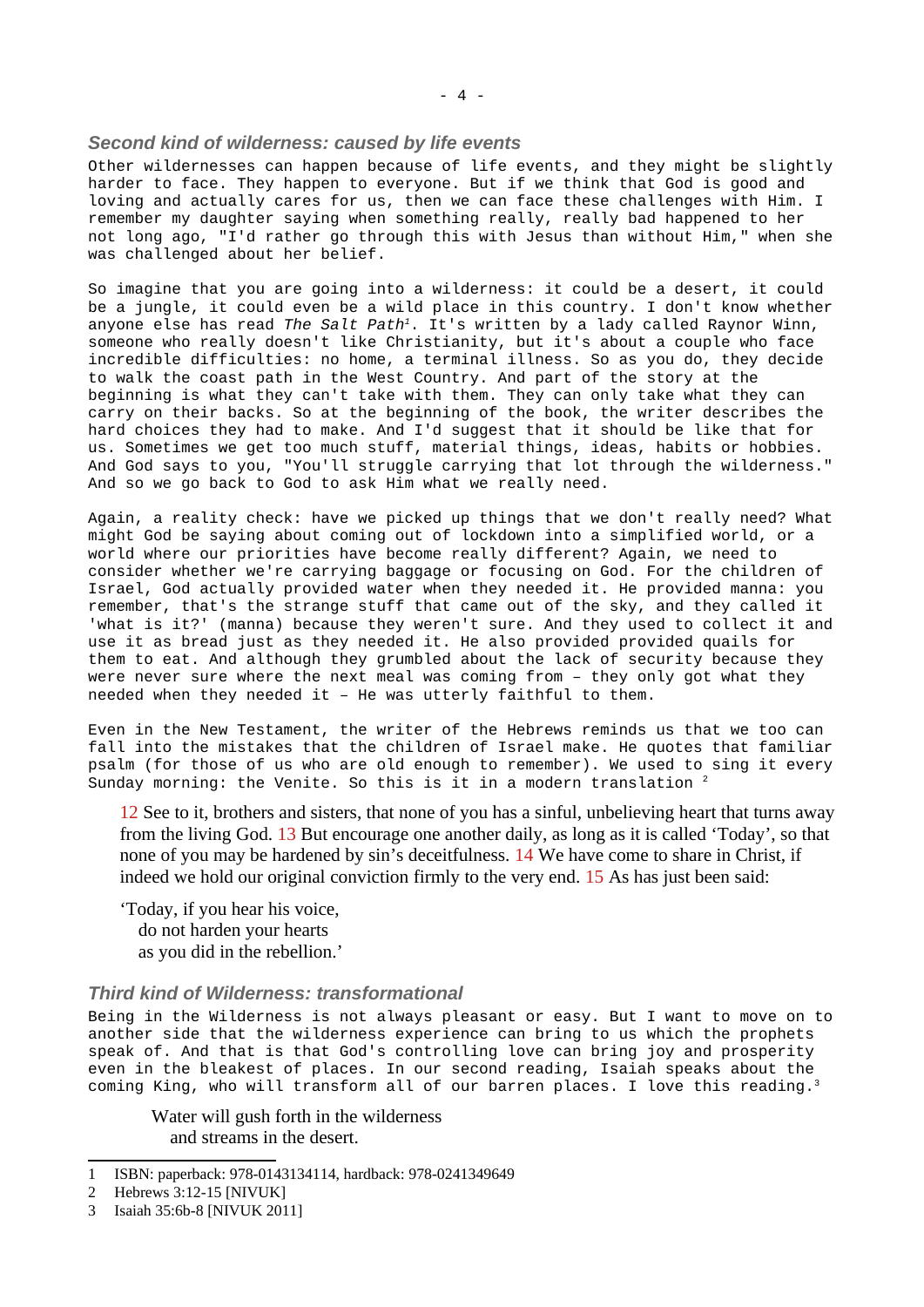- 7 The burning sand will become a pool, the thirsty ground bubbling springs. In the haunts where jackals once lay, grass and reeds and papyrus will grow.
- 8 And a highway will be there; it will be called the Way of Holiness; it will be for those who walk on that Way. The unclean will not journey on it; wicked fools will not go about on it.

That is such a wonderful promise we've seen fulfilled in Christ. You remember that when Christianity started, it wasn't called Christianity, it was called 'The Way' because Christ Himself said He was the Way, and so when we walk in the Way of Holiness we walk in, with, surrounded by Christ, which is wonderful. So even the world which is desert to us, and difficult and challenging, becomes a Way of Holiness for us, streams in the desert.

#### *Fourth kind of wilderness: seeking God*

You remember that when Jesus was in the wilderness, He spent time, as it says in the gospels, fasting and praying, and then He was tempted to see what kind of a Messiah He was to be, and to whom He owed allegiance. Unlike the children of Israel, He remains faithful to God, His Father, trusting in Him for support and guidance. He sort of fulfils the lost promise of the children of Israel. And you remember, He quotes words from the Old Testament, to show where He should trust. So Jesus is like the new Israel, who does what God desires for Him. And as a result, He brings all of us back into God's presence, when we accept Him as Saviour.

Jesus also goes into desert places to pray, to be with God. And that's another sort of aspect of Wilderness. There is nowhere that God is not. Even when we find ourselves in difficult places, God is there making the deserts bloom.

Isaiah 40 says,

- 3 A voice of one calling: 'In the wilderness prepare the way for the LORD; make straight in the desert a highway for our God.
- 4 Every valley shall be raised up, every mountain and hill made low; the rough ground shall become level, the rugged places a plain.
- 5 And the glory of the LORD will be revealed, and all people will see it together. For the mouth of the LORD has spoken.'

The proclamation job originally was that of John the Baptist, another wilderness dweller, who proclaimed the coming of the Lord. It's also our job now, to proclaim to our friends and neighbours that there's no place we find ourselves in that God cannot guide and guard us. And so it's a good idea to have had this experience ourselves.

#### *Conclusion*

As we come back into a new and strange world, maybe after the pandemic, maybe as only a way on the journey through, let's think about how we understand God.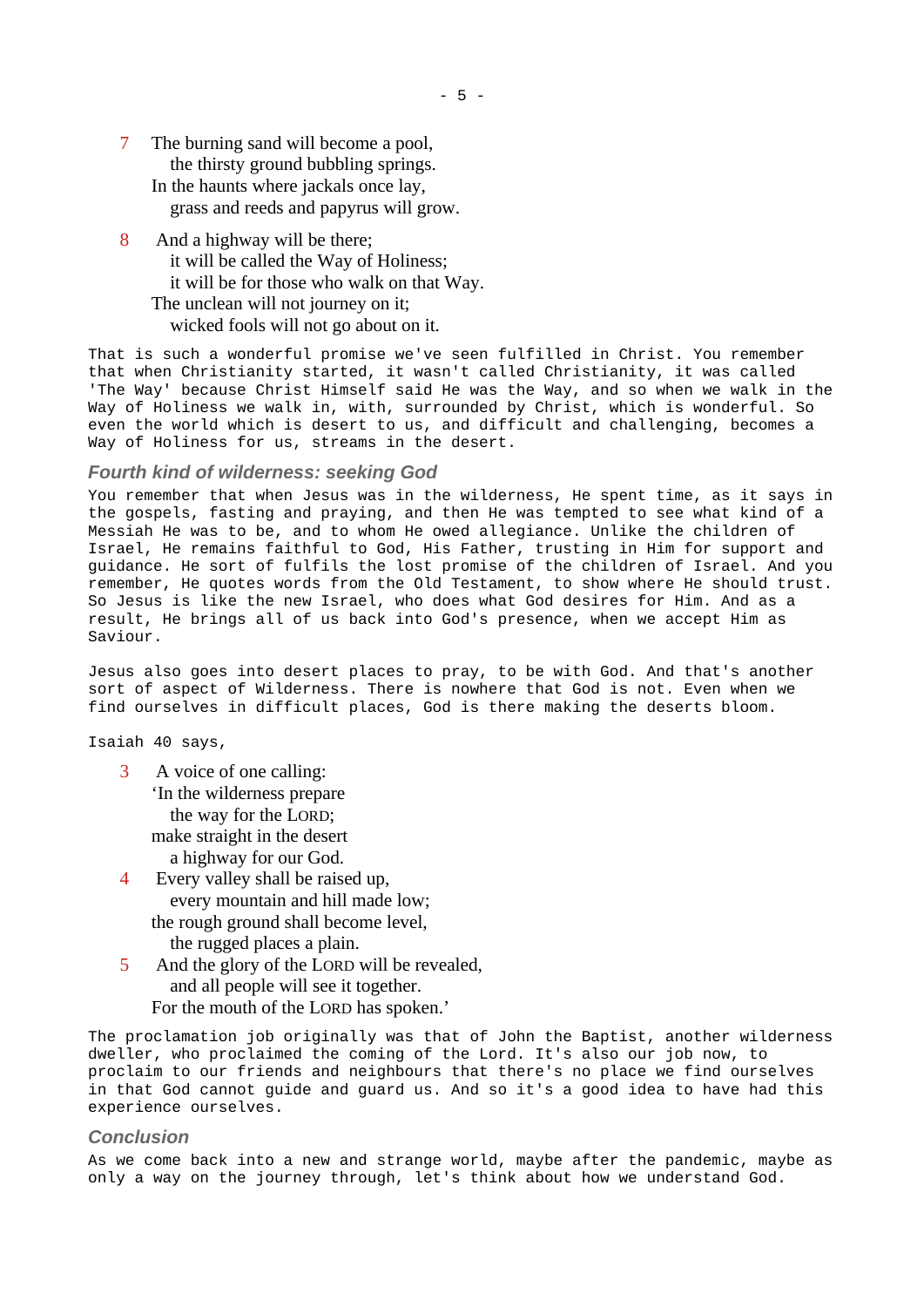Let's talk to Him about what may be unnecessary baggage. And remember that He's always trustworthy, and He never leaves us.

Also, remember, it's much easier to walk through the wilderness as of this world with other people. Although Jesus took Himself off into desert places to talk to His Father, He also spent time with 12 disciples, like the 12 tribes of Israel, for three years wandering around Palestine, no fixed abode. By the end of it, they would have understood what living in community meant. And they shared that with the churches they founded. We need each other's support as church. It's not something we should be doing on our own. So I want to end this talk with Paul's reminder to the Romans about what he's learned about wilderness experiences. Can we use this as a sort of prayer at the end of my talk?<sup>[4](#page-5-0)</sup>

35 Can anything ever separate us from Christ's love? Does it mean he no longer loves us if we have trouble or calamity, or are persecuted, or hungry, or destitute, or in danger, or threatened with death? 36 (As the Scriptures say, "For your sake we are killed every day; we are being slaughtered like sheep.") 37 No, despite all these things, overwhelming victory is ours through Christ, who loved us.

38 And I am convinced that nothing can ever separate us from God's love. Neither death nor life, neither angels nor demons, neither our fears for today nor our worries about tomorrow not even the powers of hell can separate us from God's love. 39 No power in the sky above or in the earth below—indeed, nothing in all creation will ever be able to separate us from the love of God that is revealed in Christ Jesus our Lord.

Amen.

[Andrew:] Amen. Thank you so much, Val. We're just going to have a moment of quiet to reflect on that. Let's just be still just for a moment.

Just a moment to reflect on your own experience of wilderness or desert, spiritual wilderness or spiritual desert.

Once again, I'd like to invite you, before we pray any further, to come to God with whatever is in your hands, whatever is in your experience. The privilege of being chosen by God as Israel was to be led into the wilderness towards a better future. And Jesus modelled that for us too. So there is submission required as we move towards God, who may choose to lead us into and through Wilderness, as a way of knowing ourselves better and knowing God better. So with that in mind, we're going to sing again. And then I'll pray afterwards. So let's sing.

### *Prayerful Reflection*

So let's continue to pray.

Father God we bow before You, and we come as we are.

Holy Spirit, we ask that You would begin to reveal to us what it is that You would like us to do. Where You would like to lead us as individuals, first, Lord? Would You begin to perhaps put Your finger on thoughts, ways of thinking, ways of life that we need to lay Your feet? We bring ourselves to You Lord. Do speak.

And Lord, in Your presence, would You help us to be honest about the nature of our heart towards You? How soft-hearted we are towards Your voice, or hard-hearted? Perhaps because we want to retain control? Would You help us to be honest about that?

<span id="page-5-0"></span><sup>4</sup> Romans 8:35-39 [NLT]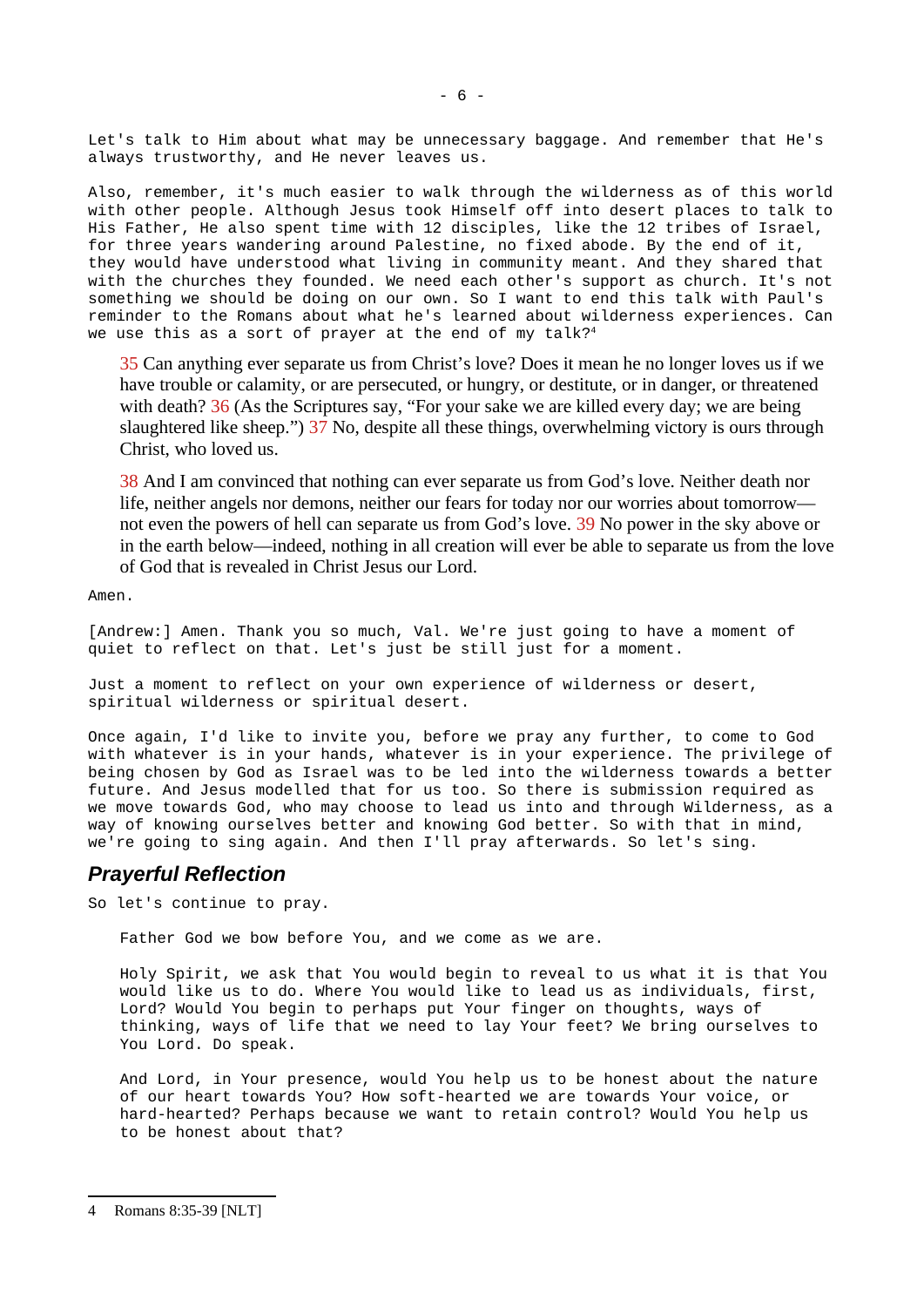And Lord Jesus, if there is reluctance or resistance, if we are beset with too many things and priorities and distractions, Lord, in this moment of quiet, would You just help us to confess that, as wrong. Lord, we confess these things, Lord, would You help us to repent, to turn away from anything that has filled our lives in the wrong way.

We're sorry, Lord.

Lord Jesus, we also come to You as a gathered community, even though we are meeting online at the moment, we are St. John's Church Kenilworth, and we recognise that You have a plan and a will for all of us, as a community. Lord, we acknowledge that we as a community inevitably have baggage. We have an inherited story, we have ways that we are fond of. Lord, would You begin to make space in our hearts, where there may be room for You to lead us into a different way of thinking and a different way of being, as church.

And Lord, inevitably, the letting-go of how things are and the moving towards the unknown will feel like stepping into a different kind of space, perhaps like a journey through a wilderness, where everything is unknown, or not quite so sure. Father, would You take us by the hand, so that we travel with You now into the next phase of church life, would You help us to consciously put our hand in Your hand as You lead us forward and through the next phase of church life. Help us to trust You.

Father, we acknowledge that it is perhaps only in the wilderness that our self can be blown away by the winds of the desert, where our preoccupations are purged and left behind. So Lord, I want to say that I want to have a positive attitude towards being led, like Jesus was, into the desert: it is a Christ-like thing, to choose to walk towards. And, Lord, I choose, and I hope on behalf of all the church, we choose to walk towards You, so that You can change us and train us and maybe even test us.

And I pray, Lord, that in that space that we make for You, that Your presence would indeed come. We don't want to do this without You, Lord. We ask in advance, that Your presence would come to us as church, especially as we start to meet again.

So Lord Jesus, would You lead us? In Your name. Amen.

#### *Notice about Retreat in Daily Life*

I'm going to pray some intercessory prayers in a moment. But before that, I wanted to give another brief notice that relates to everything Val was saying, and something that she and the wardens and I have been hoping to offer to the church. As part of the season of prayer that we're planning for St. John's Church, we would like to invite you into another phase of Retreat in Daily Life. Val herself pioneered a little bit of an experience of retreating in daily life with a few people in years gone by at St. John's, where people would commit themselves as individuals to pray for 20 minutes each day, and once a week, they would meet up with a partner, a prayer partner, to review how that week has gone and to pray for each other. And this was to increase our awareness of God and our openness to God and our devotion to God through a commitment of 20 minutes a day, and a review with one person a week: a very simple mechanism. There were some resources and will be some resources that can help people through that. Val told me a few weeks ago, she said on reflection when someone was going through that process in the past, they came and spoke to Val and they said, "Thank you for inviting me to do retreat in daily life. It changed my life." So as we move as a whole church into a season of prayer on Sundays at 10am, we want to invite the entire church to start this process of 20 minutes of prayer a day; and pairing up with someone, you can initiate this, you can choose this, find someone who will be a prayer partner who